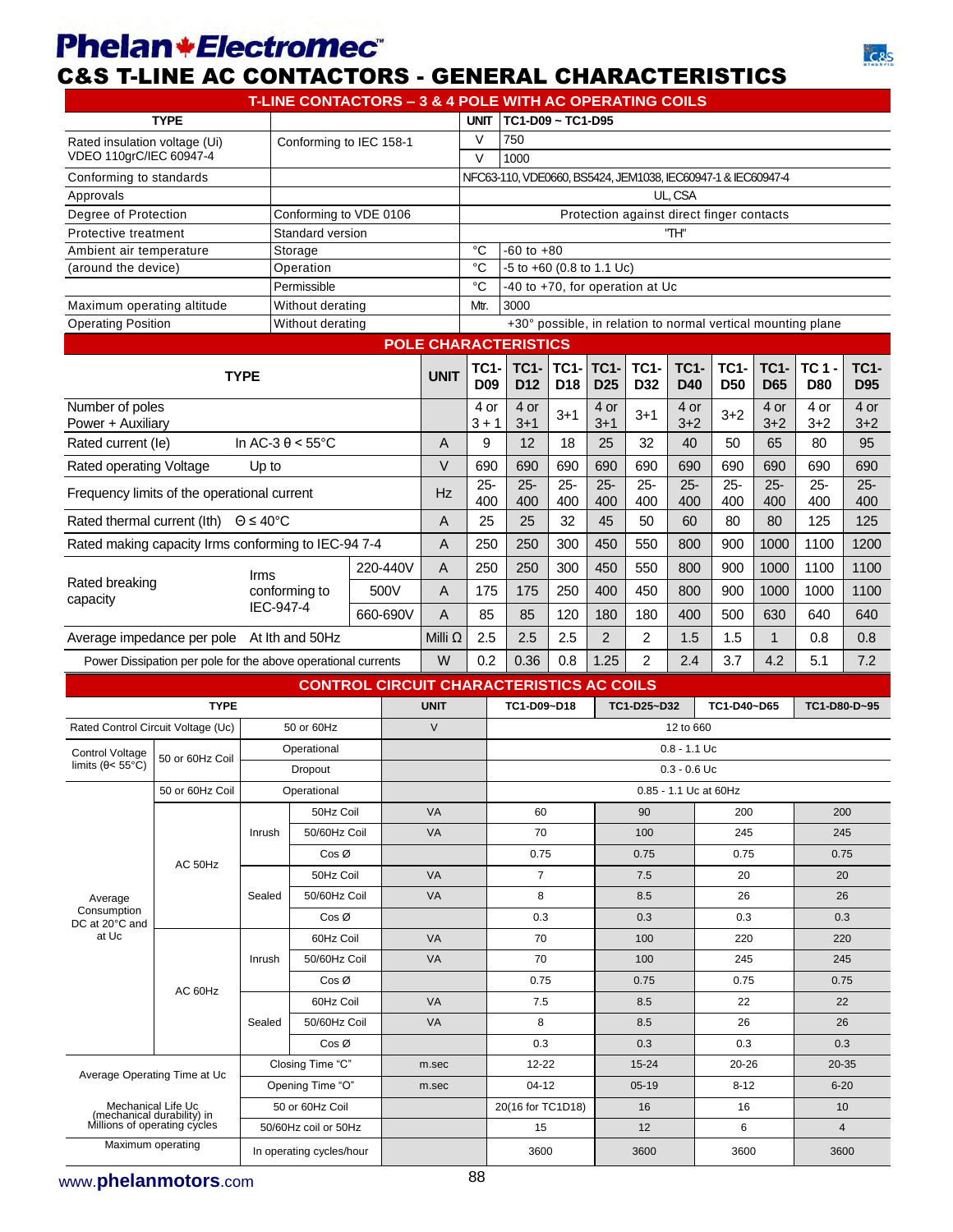**TC**

## **Phelan \*Electromec** C&S T-LINE AC CONTACTORS - RATINGS

**3 POLE CONTACTOR WITH AC OPERATING COIL**

**Built-in (per** 



|           | <u>J FOLL CONTACTOR WITH AC OF LIVATING COIL</u> |                |                     |                |                   |                    |      |           |                 |              |             |
|-----------|--------------------------------------------------|----------------|---------------------|----------------|-------------------|--------------------|------|-----------|-----------------|--------------|-------------|
|           | <b>Maximum Current</b>                           |                |                     |                | <b>Maximum HP</b> |                    |      | Auxiliary | <b>Contacts</b> |              |             |
| Inductive | Resistive                                        |                | <b>Single Phase</b> |                |                   | <b>Three Phase</b> |      |           | <b>Built-in</b> | CAT. NO.     | <b>LIST</b> |
|           |                                                  | <b>120V</b>    | <b>230V</b>         | <b>200V</b>    | 230V              | 480V               | 600V | <b>NO</b> | NC.             |              |             |
| 9         | 25                                               | 0.5            | $\overline{2}$      | $\overline{2}$ | $\overline{2}$    | 5                  | 7.5  | 1         | $\Omega$        | TC1-D0910-XX | \$113.50    |
|           |                                                  |                |                     |                |                   |                    |      | 0         |                 | TC1-D0901-XX | \$113.50    |
| 12        | 25                                               | $\mathbf{1}$   | $\overline{2}$      | 3              | 3                 | 7.5                | 10   | 1         | $\Omega$        | TC1-D1210-XX | \$126.00    |
|           |                                                  |                |                     |                |                   |                    |      | $\Omega$  | 1               | TC1-D1201-XX | \$126.00    |
| 18        | 32                                               | 1              | 3                   | 5              | 5                 | 10                 | 15   | 1         | $\Omega$        | TC1-D1810-XX | \$158.00    |
|           |                                                  |                |                     |                |                   |                    |      | $\Omega$  | 1               | TC1-D1801-XX | \$158.00    |
| 25        | 40                                               | $\overline{2}$ | 3                   | 5              | 7.5               | 15                 | 20   | 1         | $\Omega$        | TC1-D2510-XX | \$233.50    |
|           |                                                  |                |                     |                |                   |                    |      | $\Omega$  | 1               | TC1-D2501-XX | \$233.50    |
| 32        | 50                                               | $\overline{2}$ | 5                   | 10             | 10                | 20                 | 25   |           | $\Omega$        | TC1-D3210-XX | \$298.00    |
|           |                                                  |                |                     |                |                   |                    |      | $\Omega$  | 1               | TC1-D3201-XX | \$298.00    |
| 40        | 60                                               | 3              | 5                   | 10             | 10                | 30                 | 30   | 1         | 1               | TC1-D4011-XX | \$414.00    |
| 50        | 80                                               | 3              | 7.5                 | 15             | 15                | 40                 | 40   | 1         |                 | TC1-D5011-XX | \$574.00    |
| 65        | 80                                               | 5              | 10                  | 20             | 20                | 50                 | 50   | 1         | 1               | TC1-D6511-XX | \$735.00    |
| 80        | 125                                              | 7.5            | 15                  | 25             | 25                | 60                 | 60   | 1         |                 | TC1-D8011-XX | \$924.00    |
| 95        | 125                                              | 7.5            | 15                  | 25             | 25                | 60                 | 60   |           |                 | TC1-D9510-XX | \$962.00    |

### **4 POLE CONTACTOR WITH AC OPERATING COIL**



|           | <b>Maximum Current</b> |                     |                |             | <b>Maximum HP</b>   |      |      | <b>Main Pole</b> |                |                      |             |
|-----------|------------------------|---------------------|----------------|-------------|---------------------|------|------|------------------|----------------|----------------------|-------------|
|           |                        | <b>Single Phase</b> |                |             | <b>Single Phase</b> |      |      | Configuration    |                | CAT. NO.             | <b>LIST</b> |
| Inductive | <b>Resistive</b>       | <b>120V</b>         | <b>230V</b>    | <b>200V</b> | <b>230V</b>         | 480V | 600V | NO.              | <b>NC</b>      |                      |             |
| 9         | 25                     | 0.5                 | $\blacksquare$ | 2           | $\overline{2}$      | 5    | 7.5  | 4                | $\Omega$       | <b>TC1-D09004-XX</b> | \$172.50    |
|           |                        |                     |                |             |                     |      |      | 2                | 2              | TC1-D09008-XX        | \$172.50    |
| 12        | 25                     |                     | $\overline{2}$ | 3           | 3                   | 7.5  | 10   | 4                | $\Omega$       | TC1-D12004-XX        | \$184.00    |
|           |                        |                     |                |             |                     |      |      | 2                | $\overline{2}$ | TC1-D12008-XX        | \$184.00    |
| 25        | 40                     | 2                   | 3              | 5           | 7.5                 | 15   | 15   | 4                | 0              | TC1-D25004-XX        | \$306.50    |
|           |                        |                     |                |             |                     |      |      | 2                | $\overline{2}$ | TC1-D25008-XX        | \$306.50    |
| 40        | 60                     | 3                   | 5              | 10          | 10                  | 30   | 30   | 4                | $\Omega$       | TC1-D40004-XX        | \$653.00    |
|           |                        |                     |                |             |                     |      |      | 2                | 2              | TC1-D40008-XX        | \$653.00    |
| 65        | 80                     | 5                   | 10             | 15          | 20                  | 50   | 50   | 4                | $\Omega$       | TC1-D65004-XX        | \$1.033.00  |
|           |                        |                     |                |             |                     |      |      | $\overline{2}$   | 2              | TC1-D65008-XX        | \$1,033.00  |
| 80        | 125                    | 7.5                 | 15             | 20          | 25                  | 60   | 60   | 4                | 0              | TC1-D80004-XX        | \$1,360.00  |
|           |                        |                     |                |             |                     |      |      | 2                | 2              | TC1-D80008-XX        | \$1,360.00  |

#### **3 POLE MECHANICALLY INTERLOCKED CONTACTOR WITH AC COIL (PRE-WIRED) Maximum Current Maximum HP Aux. Contacts**

|                         | Inductive | Resistive |                | <b>Single Phase</b> |                |                | <b>Three Phase</b> |      |           | contactor)   | CAT. NO.            | LIST       |
|-------------------------|-----------|-----------|----------------|---------------------|----------------|----------------|--------------------|------|-----------|--------------|---------------------|------------|
|                         |           |           | <b>115V</b>    | 230V                | 200V           | <b>230V</b>    | 480V               | 600V | <b>NO</b> | <b>NC</b>    |                     |            |
|                         | 9         | 25        | 0.5            |                     | $\overline{2}$ | $\overline{2}$ | 5                  |      | $\Omega$  | $\mathbf{1}$ | <b>TC2-D0901-XX</b> | \$380.00   |
|                         |           |           |                |                     |                |                |                    | 7.5  |           | $\Omega$     | TC2-D0911-XX*       | \$380.00   |
|                         | 12        | 25        | $\mathbf 1$    | $\overline{2}$      | 3              | 3              | 7.5                | 10   | $\Omega$  |              | TC2-D1201-XX        | \$388.00   |
|                         |           |           |                |                     |                |                |                    |      |           | $\Omega$     | TC2-D1211-XX*       | \$388.00   |
|                         | 18        | 32        | $\mathbf 1$    | 3                   | 5.0            | 5.0            | 10                 | 15   | $\Omega$  | 1            | TC2-D1801-XX        | \$453.00   |
|                         |           |           |                |                     |                |                |                    |      |           |              | TC2-D1811-XX*       | \$453.00   |
| æ                       | 25        | 45        | $\overline{2}$ | 3                   | 5.0            | 7.5            | 15                 | 20   | 0         | 1            | TC2-D2501-XX        | \$610.00   |
|                         |           |           |                |                     |                |                |                    |      | 1         | $\Omega$     | TC2-D2511-XX*       | \$610.00   |
| $\overline{\mathbf{S}}$ | 30        | 50        | $\overline{2}$ | 5                   | 7.5            | 10             | 20                 | 25   | 0         |              | TC2-D3201-XX        | \$830.00   |
|                         |           |           |                |                     |                |                |                    |      |           | $\Omega$     | TC2-D3211-XX*       | \$830.00   |
|                         | 40        | 60        | 3              | 5                   | 10             | 10             | 30                 | 30   |           | 1            | <b>TC2-D4011-XX</b> | \$1,095.00 |
|                         | 50        | 70        | 3              | 7.5                 | 10             | 15             | 40                 | 40   | 1         | 1            | <b>TC2-D5011-XX</b> | \$1,313.00 |
|                         | 65        | 80        | 5              | 10                  | 15             | 20             | 50                 | 50   | 1         | 1            | TC2-D6511-XX        | \$1,615.00 |
|                         | 80        | 125       | 7.5            | 15                  | 20             | 25             | 60                 | 60   | 1         | 1            | TC2-D8011-XX        | \$2,138.00 |
|                         | 95        | 125       | 7.5            | 15                  | 20             | 25             | 60                 | 60   |           |              | <b>TC2-D9511-XX</b> | \$2,312.00 |

\* 2 Auxiliary contact blocks # TA1DN11 are supplied for electrical interlocking purposes.

Replace with voltage code from Table 1

|                 | <b>TABLE 1: XX - AC COIL VOLTAGES</b> |                |                |                |     |                |                |     |                |                |                |                |                |                |                |                |
|-----------------|---------------------------------------|----------------|----------------|----------------|-----|----------------|----------------|-----|----------------|----------------|----------------|----------------|----------------|----------------|----------------|----------------|
| <b>Volts AC</b> | 24                                    | 48             | 110            | 120            | 208 | 220            | 230            | 240 | 277            | 380            | 400            | 415            | 440            | 480            | 575 600        |                |
| 50 Hz           | B <sub>5</sub>                        | E <sub>5</sub> | F <sub>5</sub> |                |     | M <sub>5</sub> | P <sub>5</sub> | U5  |                | Q <sub>5</sub> | V <sub>5</sub> | N <sub>5</sub> | R <sub>5</sub> |                |                |                |
| 60 Hz           | B <sub>6</sub>                        | E <sub>6</sub> | F <sub>6</sub> | G <sub>6</sub> | L6  | M <sub>6</sub> |                | U6  | W <sub>6</sub> | Q <sub>6</sub> |                |                | R <sub>6</sub> | T <sub>6</sub> | S <sub>6</sub> | X <sub>6</sub> |
| 50 / 60 Hz      | <b>B7</b>                             | E7             | E7             | G7             |     | M7             | P7             | J7  |                | Q7             | $V^7$          | N7             | R7             |                |                |                |



**NOTE:** Pricing and specifications subject to change without notice.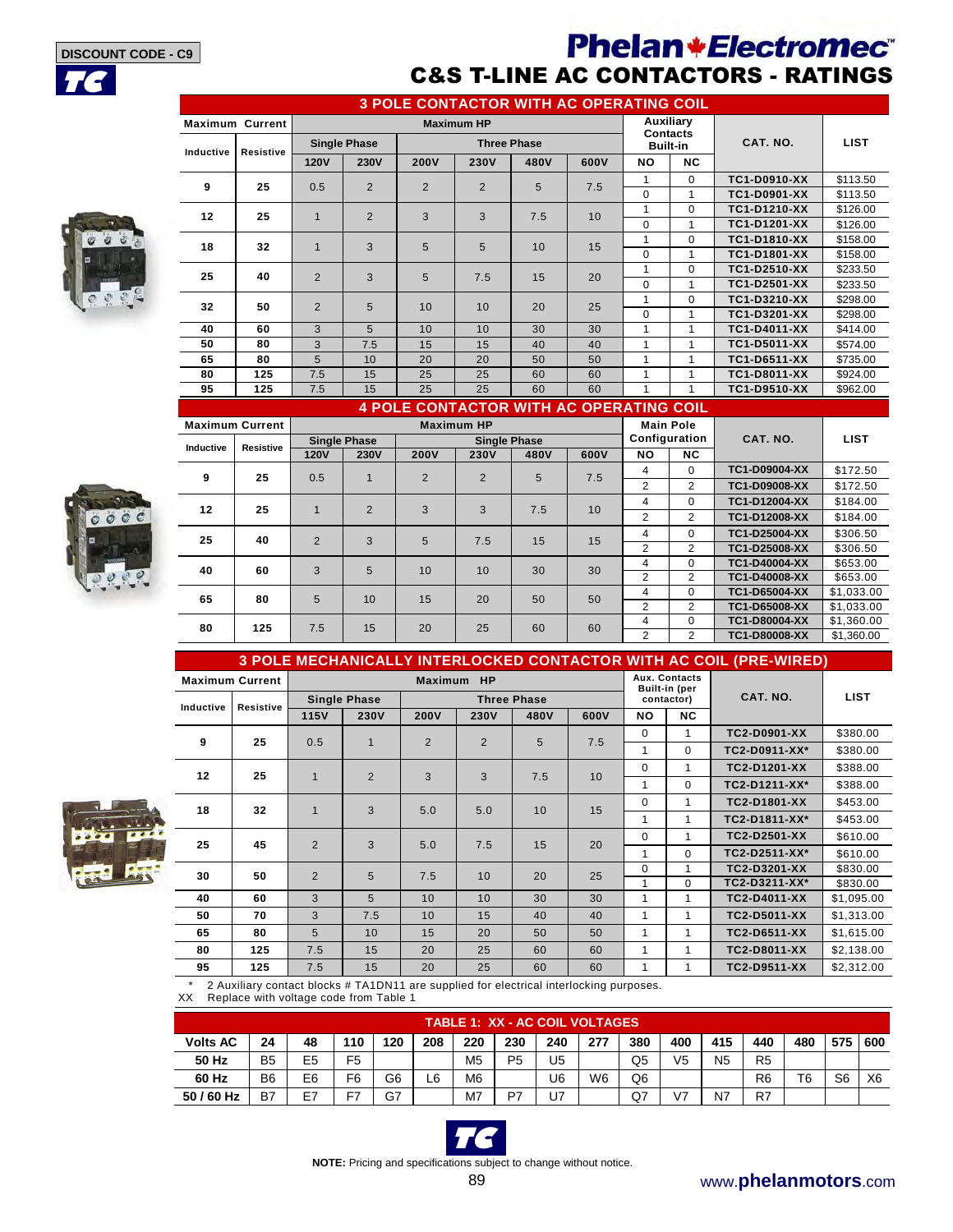## **Phelan+Electromec**® C&S T-LINE CONTACTORS WITH DC COIL - RATINGS

|                      | <b>3 POLE CONTACTOR WITH DC OPERATING COIL</b> |                |                |                       |      |           |                                          |              |             |  |  |  |
|----------------------|------------------------------------------------|----------------|----------------|-----------------------|------|-----------|------------------------------------------|--------------|-------------|--|--|--|
| Maximum<br>Inductive | Current<br><b>Resistive</b>                    |                |                | Maximum HP<br>3 Phase |      |           | Auxiliary<br>Contacts<br><b>Built-in</b> | CAT. NO.     | <b>LIST</b> |  |  |  |
|                      |                                                | <b>200V</b>    | 230V           | 480V                  | 600V | <b>NO</b> | <b>NC</b>                                |              |             |  |  |  |
| 9                    | 25                                             | $\overline{2}$ | $\overline{2}$ | 5                     | 7.5  | 1         | $\Omega$                                 | TP1-D0910-XX | \$240.00    |  |  |  |
|                      |                                                |                |                |                       |      | $\Omega$  | 1                                        | TP1-D0901-XX | \$240.00    |  |  |  |
| 12                   | 25                                             | 3              | 3              | 7.5                   | 10   | 1         | $\Omega$                                 | TP1-D1210-XX | \$252.00    |  |  |  |
|                      |                                                |                |                |                       |      | $\Omega$  | 1                                        | TP1-D1201-XX | \$252.00    |  |  |  |
| 18                   | 32                                             | 5              | 5              | 10                    | 15   | 1         | $\Omega$                                 | TP1-D1810-XX | \$328.00    |  |  |  |
|                      |                                                |                |                |                       |      | $\Omega$  | 1                                        | TP1-D1801-XX | \$328.00    |  |  |  |
| 25                   | 45                                             | 5              | 7.5            | 15                    | 20   | 1         | $\Omega$                                 | TP1-D2510-XX | \$384.00    |  |  |  |
|                      |                                                |                |                |                       |      | $\Omega$  | 1                                        | TP1-D2501-XX | \$384.00    |  |  |  |
| 32                   | 50                                             | 7.5            | 10             | 20                    |      | 1         | $\Omega$                                 | TP1-D3210-XX | \$573.00    |  |  |  |
|                      |                                                |                |                |                       | 25   | $\Omega$  | 1                                        | TP1-D3201-XX | \$573.00    |  |  |  |
| 40                   | 60                                             | 10             | 10             | 30                    | 30   | 1         | 1                                        | TP1-D4011-XX | \$926.00    |  |  |  |
| 50                   | 70                                             | 10             | 15             | 40                    | 40   | 1         | 1                                        | TP1-D5011-XX | \$926.00    |  |  |  |
| 65                   | 80                                             | 15             | 20             | 50                    | 50   | 1         | 1                                        | TP1-D6511-XX | \$985.00    |  |  |  |
| 80                   | 125                                            | 20             | 25             | 60                    | 60   | 1         | 1                                        | TP1-D8011-XX | \$985.00    |  |  |  |



**TC**

**DISCOUNT CODE - C9**

|                        | <b>4 POLE CONTACTOR WITH DC OPERATING COIL</b> |             |                       |      |      |                  |               |                  |             |  |  |
|------------------------|------------------------------------------------|-------------|-----------------------|------|------|------------------|---------------|------------------|-------------|--|--|
| <b>Maximum Current</b> |                                                |             | Maximum HP<br>3 Phase |      |      | <b>Main Pole</b> | Configuration | CAT. NO.         | <b>LIST</b> |  |  |
| Inductive              | Resistive                                      | <b>200V</b> | 230V                  | 480V | 600V | NO               | <b>NC</b>     |                  |             |  |  |
| 9                      | 25                                             | 2           | $\overline{2}$        | 5    | 7.5  | 4                | $\Omega$      | TP1-D09004-XX    | \$249.50    |  |  |
|                        |                                                |             |                       |      |      | 2                | 2             | TP1-D09008-XX    | \$249.50    |  |  |
| 12                     | 25                                             | 3           | 3                     | 7.5  | 10   | 4                | $\Omega$      | TP1-D12004-XX    | \$367.00    |  |  |
|                        |                                                |             |                       |      |      | $\overline{2}$   | 2             | TP1-D12008-XX    | \$367.00    |  |  |
| 25                     | 45                                             | 5           | 7.5                   | 15   | 15   | 4                | $\Omega$      | TP1-D25004-XX    | \$638.00    |  |  |
|                        |                                                |             |                       |      |      | $\overline{2}$   | 2             | TP1-D25008-XX    | \$638.00    |  |  |
| 40                     | 60                                             | 10          | 10                    | 30   | 30   | 4                | $\Omega$      | TP1-D40004-XX    | \$1,234.00  |  |  |
|                        |                                                |             |                       |      |      | 2                | 2             | TP1-D40008-XX    | \$1.234.00  |  |  |
| 65                     | 80                                             | 15          | 20                    | 50   | 50   | 4                | $\Omega$      | TP1-D65004-XX    | \$1,586.00  |  |  |
|                        |                                                |             |                       |      |      | 2                | 2             | TP1-D65008-XX    | \$1,586.00  |  |  |
| 80                     | 125                                            | 15          | 20                    | 50   | 50   | 4                | $\Omega$      | TP1-D80004-XX ** | \$2,120.00  |  |  |
|                        |                                                |             |                       |      |      | 2                | 2             | TP1-D80008-XX ** | \$2.120.00  |  |  |



| <b>3 POLE MECHANICALLY INTERLOCKED CONTACTOR WITH DC COIL (PRE-WIRED)</b> |                                                                                                                |                |              |               |                    |      |      |           |                                  |               |             |  |  |  |
|---------------------------------------------------------------------------|----------------------------------------------------------------------------------------------------------------|----------------|--------------|---------------|--------------------|------|------|-----------|----------------------------------|---------------|-------------|--|--|--|
| Maximum                                                                   | Current                                                                                                        |                |              | Maximum HP    |                    |      |      |           | <b>Aux. Contacts</b>             |               |             |  |  |  |
|                                                                           | <b>Inductive Resistive</b>                                                                                     |                | Single Phase |               | <b>Three Phase</b> |      |      |           | <b>Built-in per</b><br>contactor | CAT. NO.      | <b>LIST</b> |  |  |  |
|                                                                           |                                                                                                                | 115V           | 230V         | 200V          | 230V               | 480V | 600V | <b>NO</b> | <b>NC</b>                        |               |             |  |  |  |
| 9                                                                         | 25                                                                                                             | 0.5            | $\mathbf{1}$ | $\mathcal{P}$ | $\overline{2}$     | 5    | 7.5  | $\Omega$  | $\mathbf{1}$                     | TP2-D0901-XX  | \$605.00    |  |  |  |
|                                                                           | TP2-D0911-XX*<br>$\Omega$<br>\$605.00<br>1                                                                     |                |              |               |                    |      |      |           |                                  |               |             |  |  |  |
|                                                                           | $\Omega$<br>TP2-D1201-XX<br>\$814.00<br>1<br>3<br>$\mathfrak{p}$<br>3<br>12<br>25<br>7.5<br>$\mathbf{1}$<br>10 |                |              |               |                    |      |      |           |                                  |               |             |  |  |  |
|                                                                           |                                                                                                                |                |              |               |                    |      |      | 1         | $\Omega$                         | TP2-D1211-XX* | \$814.00    |  |  |  |
| 18                                                                        | 32                                                                                                             | $\mathbf{1}$   | 3            | 5             | 5                  | 10   | 15   | 0         | 1                                | TP2-D1801-XX  | \$836.00    |  |  |  |
|                                                                           |                                                                                                                |                |              |               |                    |      |      | 1         | $\mathbf{1}$                     | TP2-D1811-XX* | \$836.00    |  |  |  |
| 25                                                                        | 45                                                                                                             | $\overline{2}$ | 3            | 5.0           | 7.5                | 15   | 20   | $\Omega$  | 1                                | TP2-D2501-XX  | \$1,408.00  |  |  |  |
|                                                                           |                                                                                                                |                |              |               |                    |      |      | 1         | $\Omega$                         | TP2-D2511-XX* | \$1,408.00  |  |  |  |
| 32                                                                        | 50                                                                                                             | $\overline{2}$ | 5            | 7.5           | 10                 | 20   |      | $\Omega$  | 1                                | TP2-D3201-XX  | \$1,426.00  |  |  |  |
|                                                                           |                                                                                                                |                |              |               |                    |      | 25   | 1         | $\Omega$                         | TP2-D3211-XX* | \$1,426.00  |  |  |  |
|                                                                           | <b>TABLE 2 - XX-DC COIL VOLTAGES</b>                                                                           |                |              |               |                    |      |      |           |                                  |               |             |  |  |  |



| <b>CODE</b>                                                                                              | JD | BD. | ED | - SD | - FD | GD | MD | UD | <b>RD</b> |
|----------------------------------------------------------------------------------------------------------|----|-----|----|------|------|----|----|----|-----------|
| * Auxiliary contact blocks TA1DN11 (2) are supplied factory fitted for electrical interlocking purposes. |    |     |    |      |      |    |    |    |           |

**Volts DC 12 24 48 72 110 125 220 250 440**

\*\* Under UL Approval